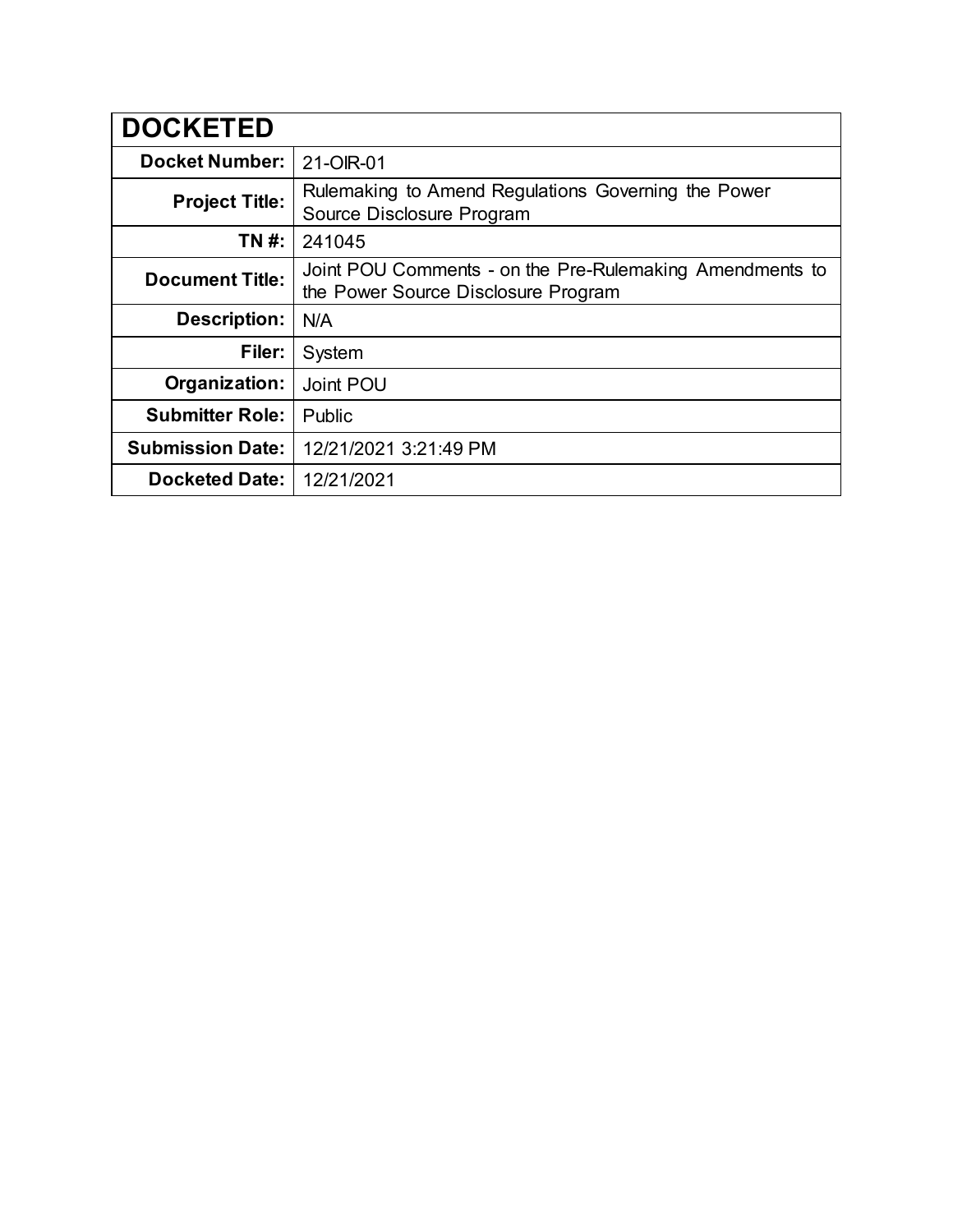Comment Received From: Joint POU Submitted On: 12/21/2021 Docket Number: 21-OIR-01

# on the Pre-Rulemaking Amendments to the Power Source **Disclosure Program**

Additional submitted attachment is included below.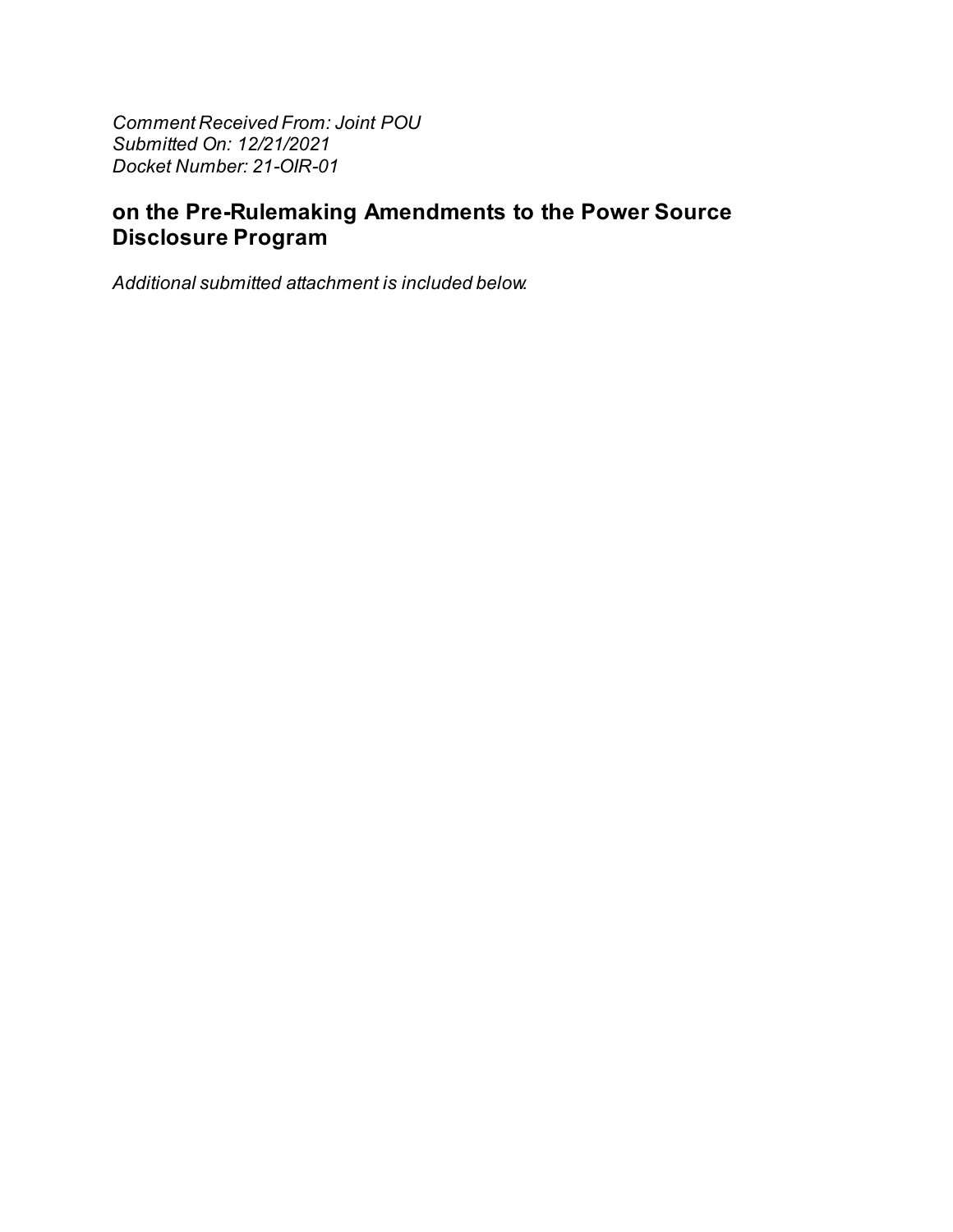

December 21, 2021 | Submitted Electronically

Natalie Lee Deputy Director Renewable Energy Division California Energy Commission 1516 Ninth Street Sacramento, CA 95814

#### **RE: Initial Comments of the Joint Publicly Owned Utilities on the Pre-Rulemaking Amendments to the Power Source Disclosure Program [CEC Docket #21-OIR-01]**

Dear Ms. Lee,

The California Municipal Utilities Association ("CMUA"), Northern California Power Agency ("NCPA"), and Southern California Public Power Authority ("SCPPA") (collectively the "Joint POUs") respectfully submit these initial comments to the California Energy Commission ("Commission") on the *Pre-Rulemaking Amendments to the Power Source Disclosure Program* ("Proposed Regulations"), issued on December 6, 2021, and the Pre-Rulemaking Workshop on Updates to the Power Source Disclosure Regulations ("Workshop"), held on December 7, 2021. The Joint POUs appreciate the opportunity to review and provide initial input on both the Proposed Regulations as well as the scope of issues to be addressed in this rulemaking.

As an initial matter, the Joint POUs understand that the Commission has proposed an accelerated schedule for adopting these regulations and that the intended scope for this proceeding is narrow. However, during the Workshop, Commission staff indicated that they have no near-term plans to open a subsequent rulemaking to address any outstanding issues not addressed in this rulemaking. Therefore, the Joint POUs urge the Commission to consider expanding the scope of this proceeding to the extent it is necessary to address any identified errors or areas of potential confusion in either the Power Source Disclosure ("PSD") Regulations or the Power Content Labels ("PCLs").

The following sections provide the Joint POUs' initial positions on the some of the key issues raised in the Proposed Regulations.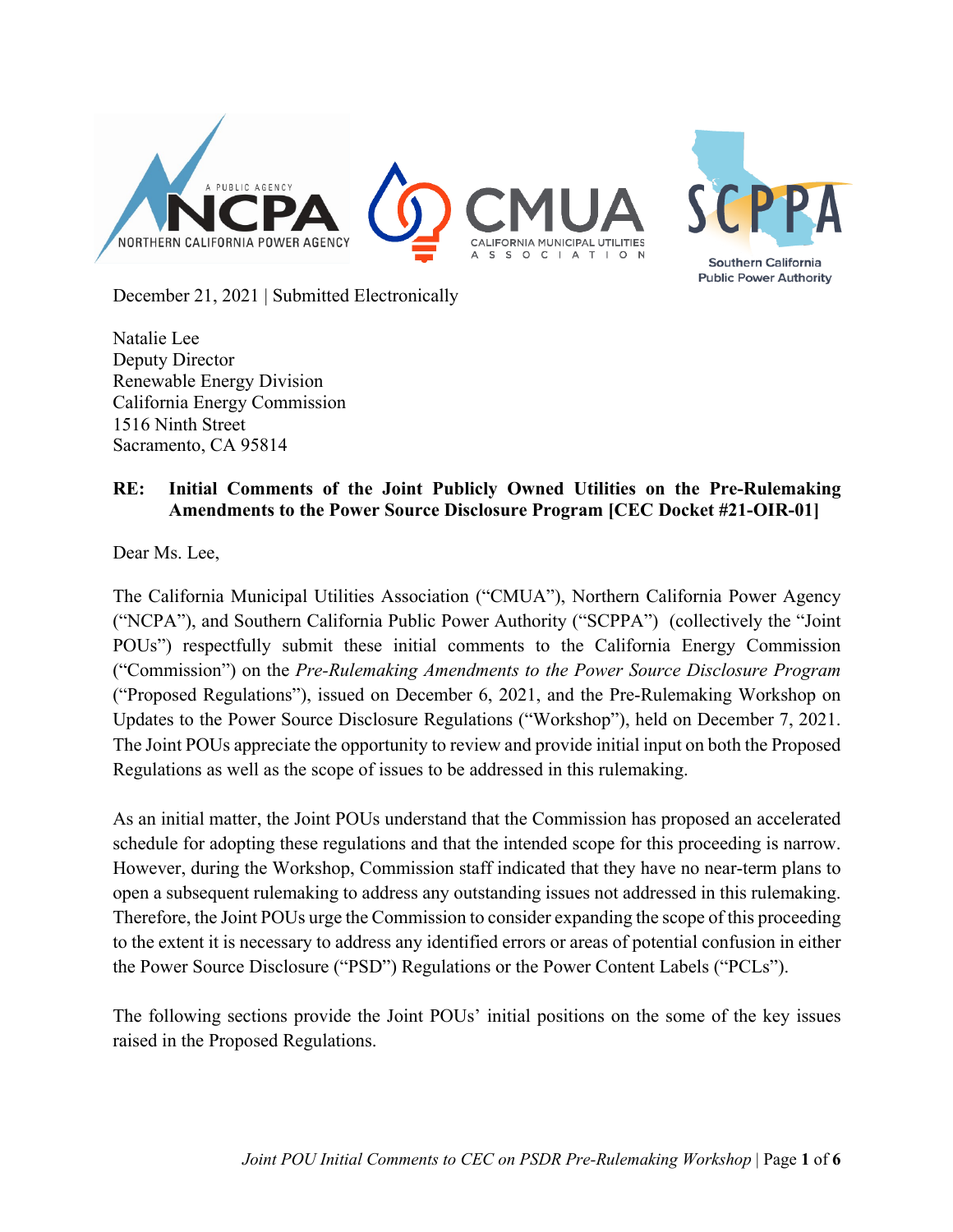#### **I. Section 1394.1 (b)(2) – Deadline for Submitting Power Content Label to Commission.**

Assembly Bill ("AB") 242 (stats. 2021) extended and modified the annual PSD disclosure deadlines for retail sellers to provide PCLs to their customers. Prior to AB 242, the deadline for providing the annual PCL disclosure to customers was the end of the first full billing cycle for the third quarter of the year, which can be as early as August 1. AB 242 pushed this deadline back, requiring that retail sellers post their annual PCL disclosure to their website by October 1 and then provide the annual PCL disclosure to customers in written materials by the end of the first full billing cycle in the fourth quarter of the year. This change to the law was strongly supported by the publicly owned utility ("POU") community because it makes important changes to the PSD schedule, as described further below.

However, in the Proposed Regulations, Commission staff have included an additional reporting requirement that is not part of AB 242 or any other statutory provision. Section 1394.1 (b)(2) of the Proposed Regulations would additionally require that all retail sellers provide their PCL to the Commission by September 1 of each year. For the reasons described below, the Joint POUs strongly oppose this proposal and recommend that the Commission strike the entire relevant sentence from Section 1394.1 (b)(2).

### A. A September 1 PCL Reporting Deadline is Contrary to the Intent of AB 242.

As described above, AB 242 extended the deadline for when retail sellers must provide the PCL annual disclosures to customers. The purpose of this extension was expressly stated in the relevant legislative history. For example, the Final Assembly Floor Analysis for AB 242 includes the following explanation:

Electricity retailers are required to disclose [PCLs] to customers at the end of the third quarter of each year, e.g. as early as August 1 for a 30-day billing cycle starting July 1. Utilities must also audit their data and submit data verification to the CEC by October 1st, with intermediary deadlines for this process beginning in June 1. *The timing of the CEC and electricity retailer's verification process present challenges for electricity suppliers in disclosing accurate information to customers by the existing deadline.* This bill changes the disclosure deadline to October 1st, which aligns with the deadline for data verification by electric retail suppliers. $<sup>1</sup>$ </sup>

<sup>&</sup>lt;sup>1</sup> AB 242 Assembly Floor Analysis, September 3, 2021 (emphasis added).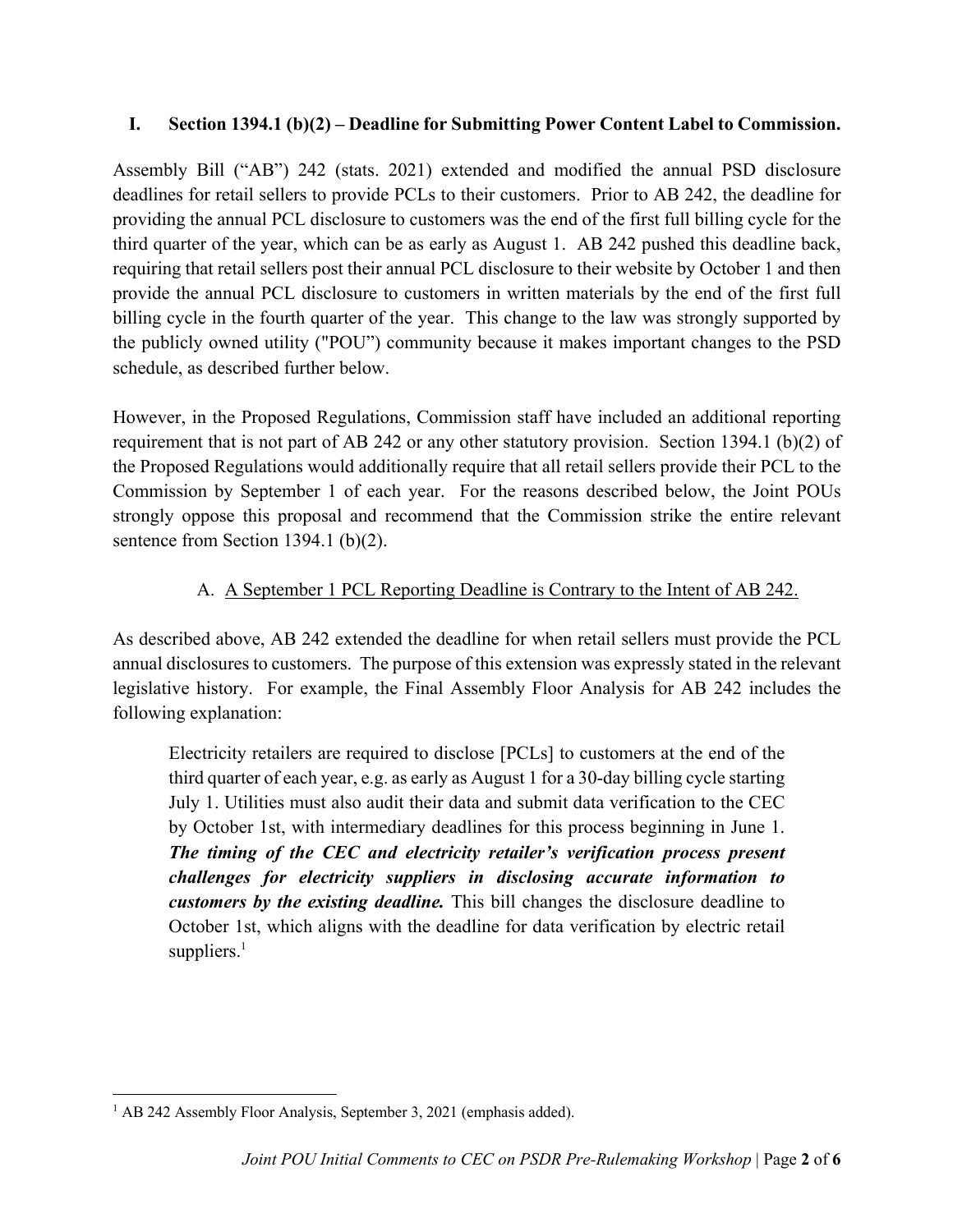The Final Senate Floor Analysis for AB 242 similarly finds that the prior timeline presented "challenges for suppliers in disclosing the most accurate information . . . ."2 The Final Senate Floor Analysis goes on to note that NCPA supports the extension provided by AB 242 because

it can take two-three months for both the CEC's aggregation of the statewide data and a local publicly owned utility's process for obtaining governing body approvals and attestations. This change in [AB 242] maintains all existing requirements of the program, but adjusts the reporting timeframe by when the information is ultimately disclosed to customers.<sup>3</sup>

AB 242 clearly chose October 1 as the deadline for retail sellers to post their PCL(s) to their website because that is the minimum amount of time that is needed to resolve the challenges associated with the prior schedule. As noted in the legislative history, this additional time period is needed so that the Commission's aggregated statewide data will be available, there will be time for the POU governing board attestation and verification process, and to accommodate other necessary data, such as from the Air Resources Board's Mandatory Reporting Regulation ("MRR") process. Requiring that retail sellers provide their PCLs to the Commission a full month in advance of the October 1 deadline is contrary to the purpose and intent of AB 242.

## B. Providing PCLs to the Commission Early Does Not Provide a Sufficient Benefit.

As described by Commission staff during the Workshop, the purpose for providing PCLs to the Commission prior to the October 1 deadline is to allow Commission staff to review the PCLs for any errors. However, there are a number of reasons why such a review will not provide a sufficient benefit. The minimal benefit that this additional review is likely to have does not outweigh the significant additional burden that would result from this accelerated reporting requirement.

First, the PCL content and format requirements are exceedingly clear at this point, and it is very unlikely that a retail seller will include incorrect data or prohibited language in a PCL. Therefore, this review is unlikely to catch any errors that need corrections. Second, it is unlikely that Commission staff will have time for a meaningful review of every single retail seller's PCL in the time period between September 1 and October 1. For 2019, there were 88 retail sellers that provided PCLs and this number will continue to grow as more Community Choice Aggregators become operational. Rather than rushing a review process, the Commission should simply ensure that the requirements for PCLs are clear.

## C. Retail Sellers are Already Able to Seek Informal Input on their PCLs.

As proposed, the Commission staff review process would be an informal one. There is no discussion in the Proposed Regulations of any approval or adoption of the retail seller PCLs by the

<sup>3</sup> *Id.*

<sup>&</sup>lt;sup>2</sup> AB 242, Senate Floor Analysis, August 28, 2021.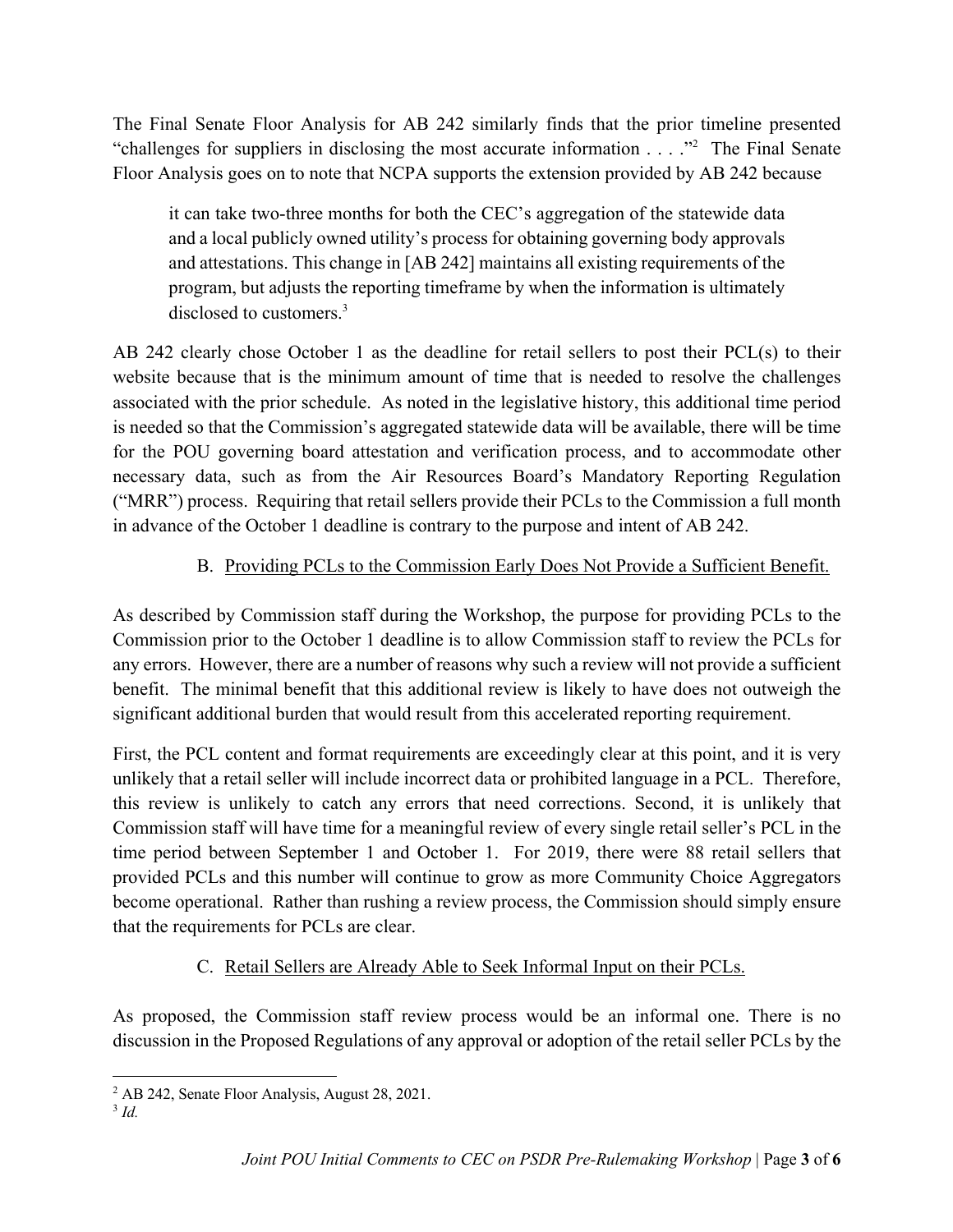Commission. Instead, our understanding is that Commission staff would simply reach out to the individual retail seller to identify some error or deficiency. Currently, retail sellers are free to request that Commission staff provide an informal review of PCLs. For any retail seller that has a concern about anything in their PCL, they are free to request an informal review today. However, this early review process should not be mandatory for all retail sellers.

#### **II. Section 1394.2 (a)(2) – Elimination of the Requirement for Public Agency Governing Boards to Attest to the Veracity of the Power Content Labels.**

Under the current PSD Regulations, a retail seller that is a public agency is not required to meet the otherwise applicable audit requirements if the retail seller's board of directors attests to the veracity of both the PSD annual report and the PCL. The requirement to attest to both the annual report and the PCL presents some challenges because the annual report is submitted by June 1, while the PCL is prepared later in the year. Further, it is not clear why the board of directors must attest to the veracity of the PCL because the relevant data in the PCL is also included in the annual report.

The Proposed Regulations would eliminate this additional burden by deleting the requirement for the retail seller board of directors to attest to the veracity of the PCL. The Joint POUs strongly support this proposal.

#### **III. Section 1394.2 (a) – Conflict Between Audit Requirements and New AB 242 Deadlines.**

As described above, AB 242 changed the relevant deadlines for the annual PCL disclosures to customers. Retail sellers will now be required to post their annual disclosure to their website by October 1 and then provide the annual disclosure to customers in written material by the end of the first full billing cycle in the fourth quarter of the year. However, this creates a conflict with the audit requirements in Section 1394.2 (a). Specifically, retail sellers that are not utilizing the exemption under Section 1394.2 (a)(2) will need to provide an audit report by October 1 of each year that includes "proof of service of the annual power content label to customers." Similarly, Section 1394.2 (b)(2) requires the auditor to review the annual PCL and compare it to the data in the annual report. Because retail sellers will not be providing the annual PCL disclosure to customers until the *end* of the first full billing cycle in the fourth quarter of the year, it will be impossible for the auditor to provide this proof of service or to perform this comparison by October 1.

The Commission must address this conflict in the PSD deadlines. The Joint POUs recommend that the deadline for the audit report, or at least the audit report elements that require the review of the PCL, be moved to December 31 of each year.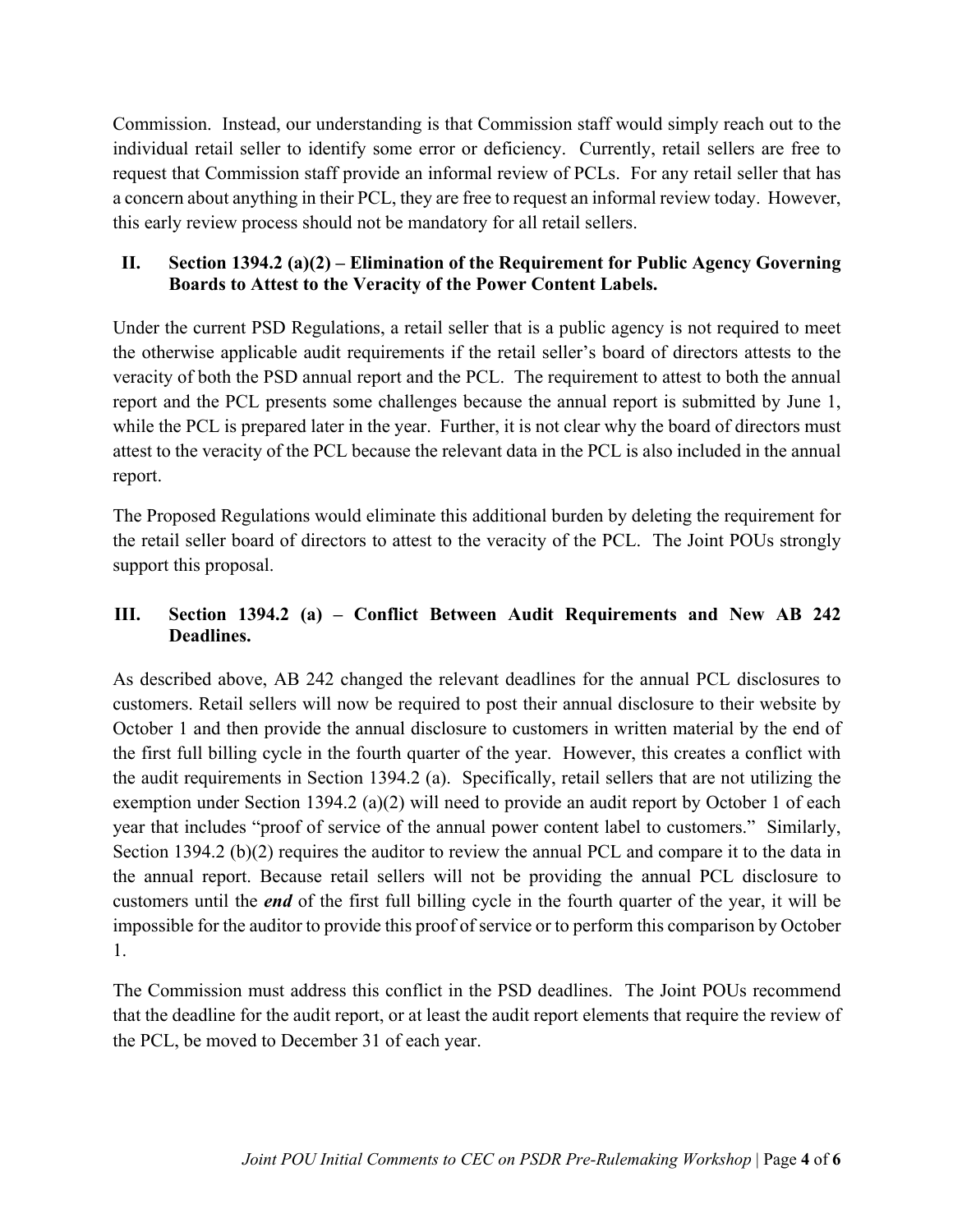#### **IV. Section 1394 (b)(2)(A) – Guidance on Report of Unbundled Renewable Energy Credits.**

The Proposed Regulations include changes to the regulatory language to align with the guidance provided by the Commission in its March 25, 2021 *Regulatory Advisory, Clarification of Power Source Disclosure Reporting Requirements* regarding the reporting of unbundled renewable energy credits. The Joint POUs agree with the incorporation of these changes in the PSD Regulations and support their adoption.

#### **V. Section 1393.3 (a)(6) – Methodology to Reconcile Specified Purchases with Retail Sales for Over-Resourced Retail Suppliers.**

The Joint POUs remain concerned that the methodology adopted in the last rulemaking to reconcile specified purchases with retail sales does not accurately represent the power mix for retail suppliers that have contractually procured more resources than needed to meet retail sales. The result is a PCL that inflates the contribution of certain resource types relative to others, regardless of the retail supplier's procurement decisions.

The adopted methodology in the current regulations relies on an assumption that retail suppliers would dispatch, in order of preference, renewable and zero-GHG resources, followed by coal, followed by natural gas generation and then unspecified power. This assumption is not accurate. In actual market operations, while the renewables are self-scheduled (not subject to market dispatch) to serve the retail load, coal and natural gas resources are bid into the wholesale market the same way, and respond to market dispatch signals the same way, to serve the demand of the balancing area as a whole. Stacking one fossil fuel resource type first towards retail sales severely skews the retail portfolio. Instead, all fossil fuel resources should be treated the same way on the PCL.

In the Final Statement of Reasons, the CEC suggested it is reasonable to allow retail suppliers to assign preferred resources, like renewables and large hydro, to their retail sales; however, when it comes to fossil fueled resources, the CEC concluded it is more appropriate to assign coal preferentially over natural gas, ostensibly to prevent retail sellers from "masking" the use of higher-emitting resources through over-procurement. This concern is misplaced. As the state moves toward the 100 percent clean electricity policy, POUs are not seeking to further procure non-renewable resources, much less pass them off as lower emitting resources. Over-procurement by POUs has most often been the result of long-term legacy contractual or ownership obligations with non-renewable resources, coupled with statutorily mandated procurement of renewables.

To ensure the PCL most accurately represents the resources procured on behalf of a retail supplier's customers, the Joint POUs respectfully request that the CEC reconsider the methodology in Section 1393 (a)(6).